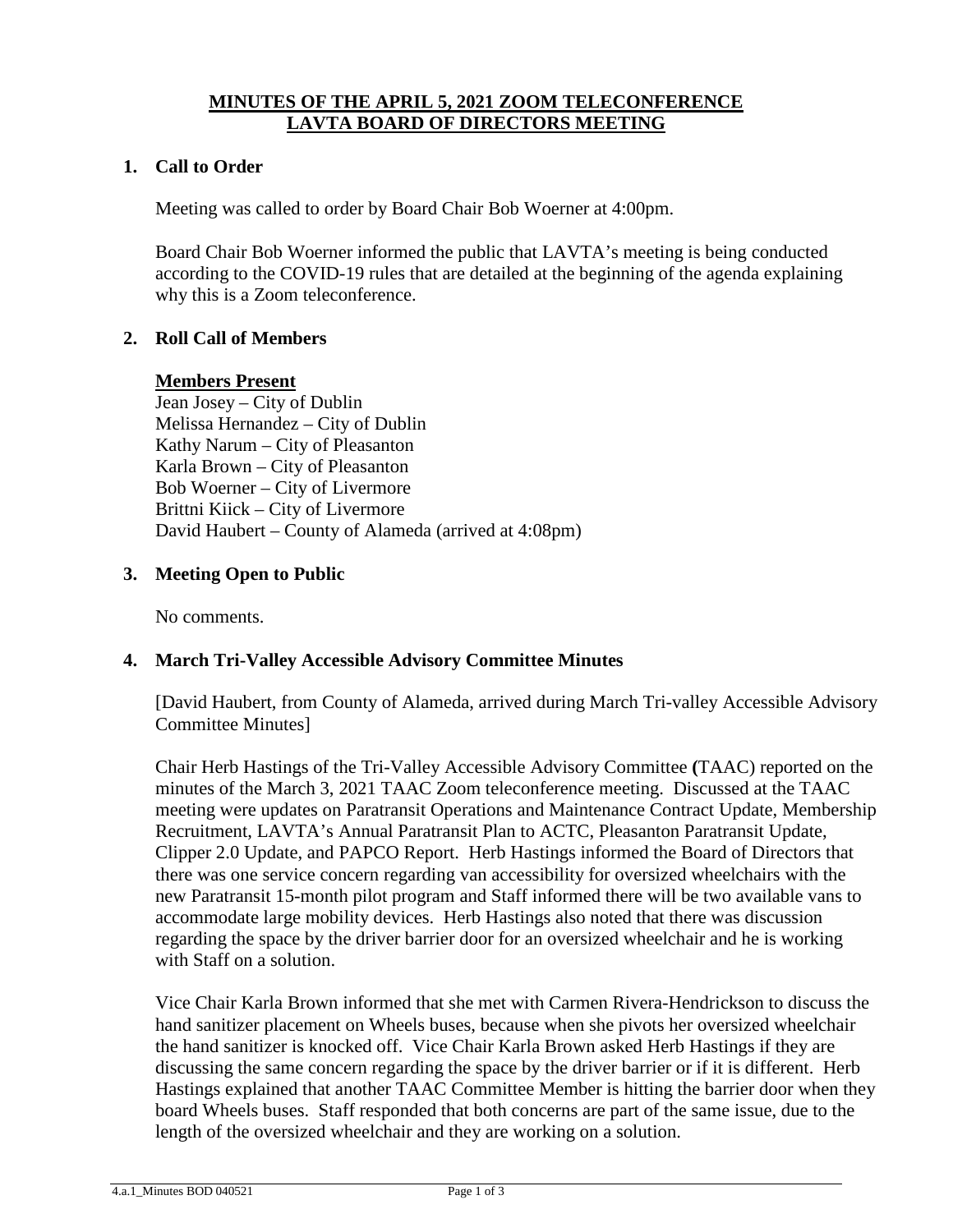# **5. Consent Agenda**

**Recommend approval of all items on Consent Agenda as follows:**

## A. **Minutes of the March 1, 2020 Board of Directors meeting.**

#### B. **Treasurer's Report for February 2021**

The Board of Directors approved the February 2021 Treasurer's Report.

# C. **Resolution in Support of Allocation Request for FY 20-21 Funding through the State Low Carbon Transit Operations Program (LCTOP)**

The Board of Directors approved Resolution 09-2021 to request an LCTOP allocation for the FY 20-21 Low Carbon Transit Operations Program (LCTOP) to restart school-serving routes in FY 21-22.

## D. **Extension of SAV Operations and Maintenance Contract**

The Board of Directors authorized the Executive Director to extend the agreement with Transdev for the operations and maintenance of the Shared Autonomous Vehicle project through July 31, 2021.

Approved: Narum/Brown Aye: Narum, Woerner, Brown, Josey, Kiick, Hernandez, Haubert No: None Abstain: None Absent: None

#### **6. Alternate Appointment of LAVTA Board Member to Innovate 680**

The Board of Directors appointed Kathy Narum to become the alternate for the Innovate 680 Policy Advisory Committee.

Approved: Hernandez/Brown Aye: Narum, Woerner, Brown, Josey, Kiick, Hernandez, Haubert No: None Abstain: None Absent: None

# **7. Executive Director's Report**

Executive Director Michael Tree reported that ridership increased to an average of about 1,500 weekday rides, but that is still below our average weekday ridership of about 7,000 prior to the pandemic. LAVTA continues to work on ridership and social distancing on buses. Executive Director Michael Tree pointed out that all three schools resumed service and this helped ridership, but loads have been light. Executive Director Michael Tree explained that MV Transportation is hiring additional drivers in the recovery phase. Executive Director Michael Tree informed of upcoming funding opportunities for LAVTA and earmarks could be \$500K to \$1.5M. Executive Director Michael Tree also noted that the Board should have a staff report at